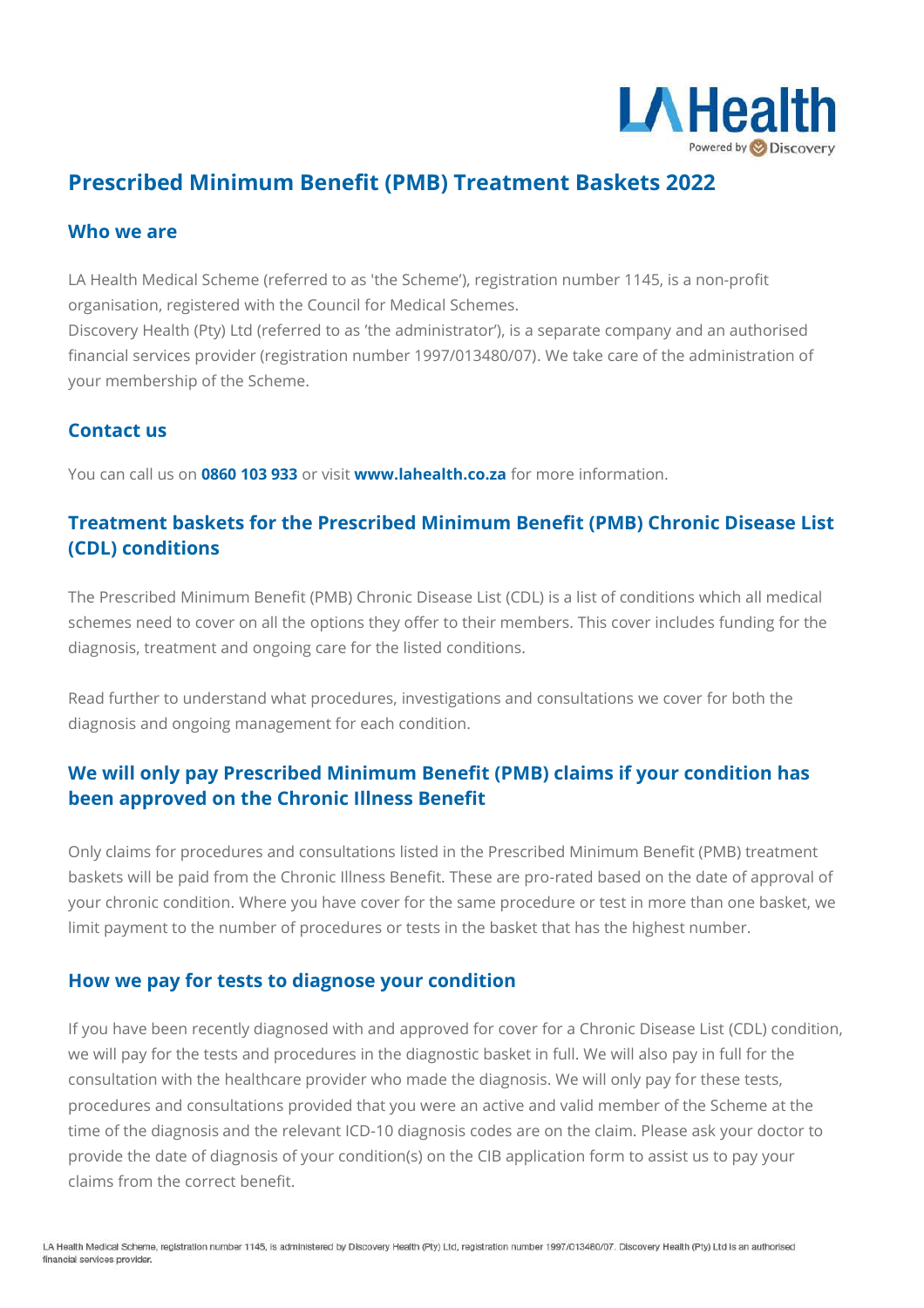

### **We will pay tests and procedures for your condition according to the baskets**

We pay claims from the treatment baskets for the ongoing management of your condition from healthcare providers such as radiologists, dietitians and podiatrists in full.

We pay claims from pathologists who we have a payment agreement with in full up to the agreed rate. We will pay up to a maximum of the LA Health Rate if you use a pathologist who we do not have a payment arrangement with. You must pay any difference between what is charged and what we pay.

#### **How we pay for GP consultations related to your condition**

We pay consultations listed in the Prescribed Minimum Benefit (PMB) treatment baskets related to your condition from the Chronic Illness Benefit.

|                                                                               | We pay for 4 consultations a year that are related to your approved      |
|-------------------------------------------------------------------------------|--------------------------------------------------------------------------|
|                                                                               | condition at a GP who is a designated service provider in full up to the |
| LA Comprehensive, LA Core,<br><b>LA Active and LA Focus</b><br><b>Options</b> | agreed rate.                                                             |
|                                                                               | We pay up to a maximum of 100% of the LA Health Rate for consultations   |
|                                                                               | with a GP who is not a designated service provider. You must pay any     |
|                                                                               | difference between what is charged and what we pay.                      |
|                                                                               | We pay for 4 consultations a year that are related to your approved      |
|                                                                               | condition with your chosen primary or secondary GP in the GP Network in  |
|                                                                               | full up to the agreed rate.                                              |
| <b>LA KeyPlus Option</b>                                                      | If you use any other GP, we will pay up to a maximum of 80% of the       |
|                                                                               | LA Health Rate. You must pay any difference between what is charged      |
|                                                                               | and what we pay.                                                         |

#### **Nominate a primary care GP for the management of your chronic conditions**

For members on the LA KeyPlus Option, if you are approved for a Prescribed Minimum Benefit (PMB) condition, you must nominate a general practitioner (GP) in the GP network for your option to be your primary care doctor for the management of your chronic conditions.

You can nominate your primary care doctor in three simple steps:

- Log in to the **[website](https://www.lahealth.co.za/d2hp/ui/login)**
- Navigate to nominate your primary care doctor
- Follow the prompts in the Care Portal and select your primary care doctor and their associated practice.

You can access your Care Portal on the **[website](https://www.lahealth.co.za/d2hp/ui/login)** to update your nominated GP should you need to do so.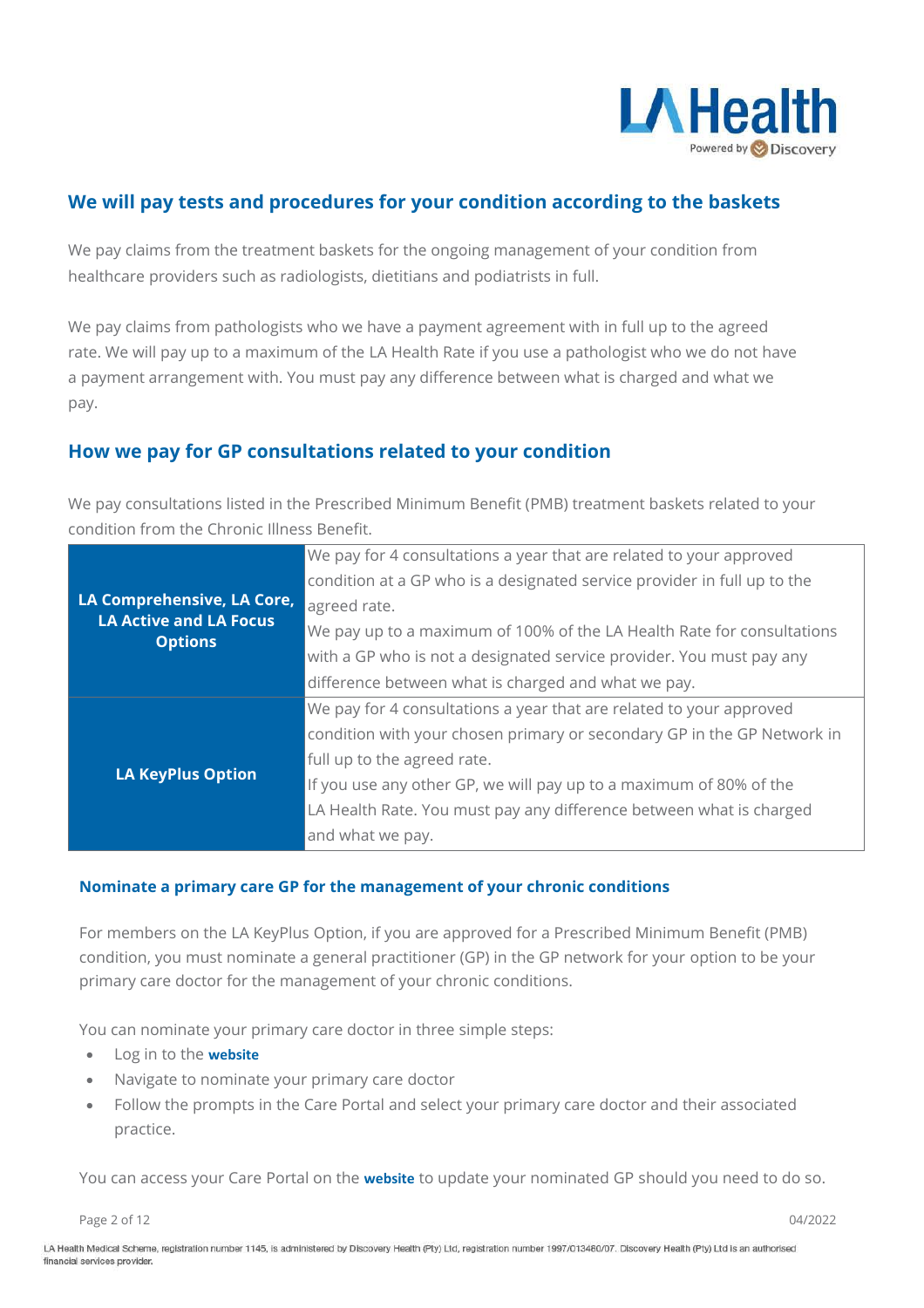

### **How we pay for specialist consultations related to your condition**

We pay for consultations listed in the Prescribed Minimum Benefit (PMB) treatment baskets related to your condition from the Chronic Illness Benefit.

|                                                                               | Depending on your condition, we pay for a specific number of                 |
|-------------------------------------------------------------------------------|------------------------------------------------------------------------------|
|                                                                               | consultations with a specialist as listed in the treatment baskets. We will  |
| LA Comprehensive, LA Core,<br><b>LA Active and LA Focus</b><br><b>Options</b> | pay the consultation at a specialist who is a designated service provider in |
|                                                                               | full up to the agreed rate.                                                  |
|                                                                               | We pay up to a maximum of 100% of the LA Health Rate for consultations       |
|                                                                               | with a specialist who is not a designated service provider. You must pay     |
|                                                                               | any difference between what is charged and what we pay.                      |
|                                                                               | Depending on your condition, we pay for a specific number of                 |
|                                                                               | consultations with a specialist who we have a payment arrangement with       |
|                                                                               | and who agrees to charge the Specialist Network Rate.                        |
| <b>LA KeyPlus Option</b>                                                      | We pay up to a maximum of 80% of the LA Health Rate for consultations        |
|                                                                               | with any other specialist. You must pay any difference between what is       |
|                                                                               | charged and what we pay.                                                     |

#### **Please make sure your claims have the appropriate ICD-10 diagnosis code**

To make sure that we pay your claims from the correct benefit, we need the claims from your healthcare providers to be submitted with the relevant ICD-10 diagnosis codes. Please ask your doctor to include your ICD-10 diagnosis codes on the claims they submit and on the form that they complete, when they refer you to pathologists and radiologists for tests. This will allow pathologists and radiologists to include the relevant ICD-10 diagnosis codes on the claims they submit to ensure that we pay your claims from the correct benefits.

### **We will not pay claims from the Chronic Illness Benefit if these requirements are not met**

We will not pay claims from the Chronic Illness Benefit if:

- The claims are submitted without the relevant ICD-10 diagnosis codes.
- You are not yet registered on the Chronic Illness Benefit for a Prescribed Minimum Benefit (PMB) Chronic Disease List (CDL) condition.
- You have exceeded the frequency limit on consultations or tests.

To find the closest GP or specialist on our network, go to Find a healthcare professional on our website **[www.lahealth.co.za](http://www.lahealth.co.za/)**.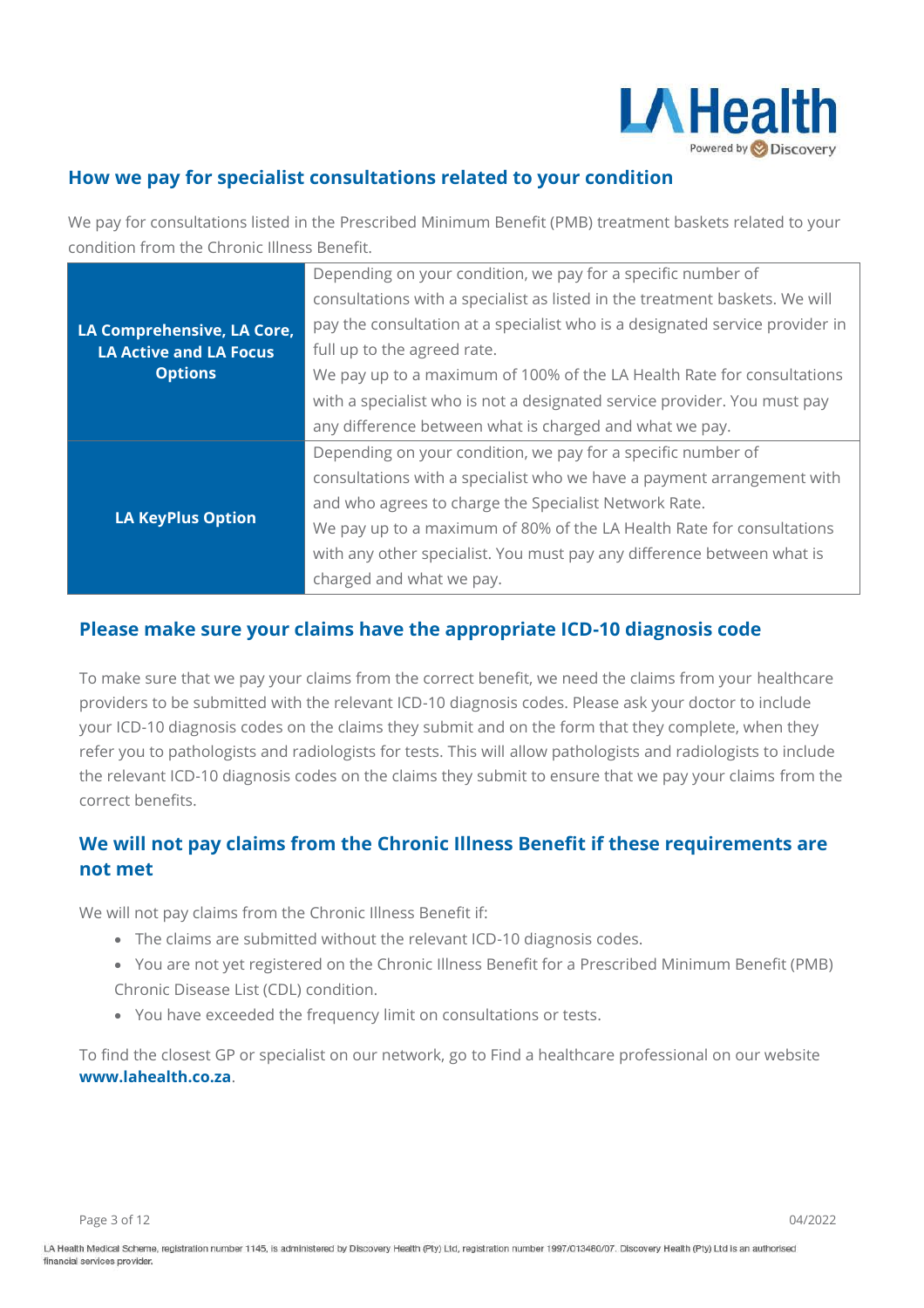

## **Treatment baskets for Chronic Disease List (CDL) conditions**

| <b>Condition</b>                |                                                 | <b>Diagnostic basket</b>                                    |                                              | <b>Ongoing management basket</b>               |                                                            |                                                           |                                                                |
|---------------------------------|-------------------------------------------------|-------------------------------------------------------------|----------------------------------------------|------------------------------------------------|------------------------------------------------------------|-----------------------------------------------------------|----------------------------------------------------------------|
|                                 | Procedure or test<br>description                | Procedure<br>or test<br>code                                | Number of<br>procedures or<br>tests we cover | Procedure or test<br>description               | Procedure<br>or test<br>code                               | Number of<br>procedures or<br>tests we cover<br>each year | Number<br>of specialist<br>consultations we<br>cover each year |
| <b>Addison's</b>                | U & E only                                      | 4171                                                        | 1                                            | U & E only                                     | 4171                                                       | 3                                                         | 1                                                              |
| disease                         | Creatinine                                      | 4032 or<br>4221 or<br>4223                                  | 1                                            | Creatinine                                     | 4032 or<br>4221 or<br>4223                                 | 3                                                         |                                                                |
|                                 | Cortisol level                                  | 4499                                                        | $\mathbf{1}$                                 |                                                |                                                            |                                                           |                                                                |
|                                 | <b>ACTH stimulation testing</b>                 | 4523                                                        | $\mathbf{1}$                                 |                                                |                                                            |                                                           |                                                                |
| <b>Asthma</b>                   | Flow volume test                                | 1188 or<br>1186                                             | $\mathbf{1}$                                 | Flow volume test                               | 1188 or<br>1186                                            | $\mathbf{1}$                                              | $\mathbf{1}$                                                   |
|                                 | Peak flow                                       | 1192                                                        | 1                                            | Peak flow                                      | 1192                                                       | 3                                                         |                                                                |
| <b>Bipolar mood</b><br>disorder | AST - Aspartate<br>aminotransferase             | 4130                                                        | $\mathbf 1$                                  | AST - Aspartate<br>aminotransferase            | 4130                                                       | $\overline{2}$                                            | $\overline{2}$                                                 |
|                                 | ALT - Alanine<br>aminotransferase               | 4131                                                        | $\mathbf{1}$                                 | ALT - Alanine<br>aminotransferase              | 4131                                                       | $\overline{2}$                                            |                                                                |
|                                 | Thyrotropin (TSH)                               | 4507                                                        | 1                                            | Thyrotropin (TSH)                              | 4507                                                       | $\mathbf{1}$                                              |                                                                |
|                                 | U & E only                                      | 4171                                                        | 1                                            | U & E only                                     | 4171                                                       | $\sqrt{2}$                                                |                                                                |
|                                 |                                                 |                                                             |                                              | Lithium - flame ionisation                     | 4067                                                       | $\overline{2}$                                            |                                                                |
|                                 |                                                 |                                                             |                                              | Drug level in biological<br>fluid              | 4081 or<br>4370 or<br>4493                                 | 3                                                         |                                                                |
|                                 |                                                 |                                                             |                                              | Creatinine                                     | 4032 or<br>4221 or<br>4223                                 | $\overline{2}$                                            |                                                                |
| <b>Bronchiectasis</b>           | Sputum MC&S - sputum<br>analysis for infection  | 3867&<br>3881&<br>3885&<br>3887&<br>3895 &<br>3923&<br>3924 | $\mathbf{1}$                                 | Sputum MC&S - sputum<br>analysis for infection | 3867&<br>3881&<br>3885&<br>3887&<br>3895&<br>3923&<br>3924 | $\overline{4}$                                            | $\mathbf{1}$                                                   |
|                                 | Flow volume test                                | 1188 or<br>1186                                             | $\mathbf{1}$                                 | Flow volume test                               | 1186                                                       | 1                                                         |                                                                |
|                                 | Peak flow                                       | 1192                                                        | 1                                            | Peak flow                                      | 1192                                                       | $\overline{2}$                                            |                                                                |
|                                 | X-ray of the chest two<br>views, PA and lateral | 30110                                                       | 1                                            |                                                |                                                            |                                                           |                                                                |
| <b>Cardiac failure</b>          | ECG - Electrocardiogram                         | 1232 or                                                     | $\mathbf{1}$                                 | ECG - Electrocardiogram                        | 1232 or                                                    | 3                                                         | $\overline{2}$                                                 |
|                                 |                                                 | 1233 or<br>1234 or<br>1235 or<br>1236                       |                                              |                                                | 1233 or<br>1234 or<br>1235 or<br>1236                      | $\mathbf{1}$                                              |                                                                |
|                                 | Echocardiography                                | 3621 &<br>3622 &<br>3623&<br>3620 &<br>3625                 | 1                                            | Echocardiography                               | 3621 &<br>3622 &<br>3623&<br>3620 &<br>3625                | $\overline{2}$                                            |                                                                |
|                                 | U & E only                                      | 4171                                                        | $\mathbf{1}$                                 | U & E only                                     | 4171                                                       | $\overline{4}$                                            |                                                                |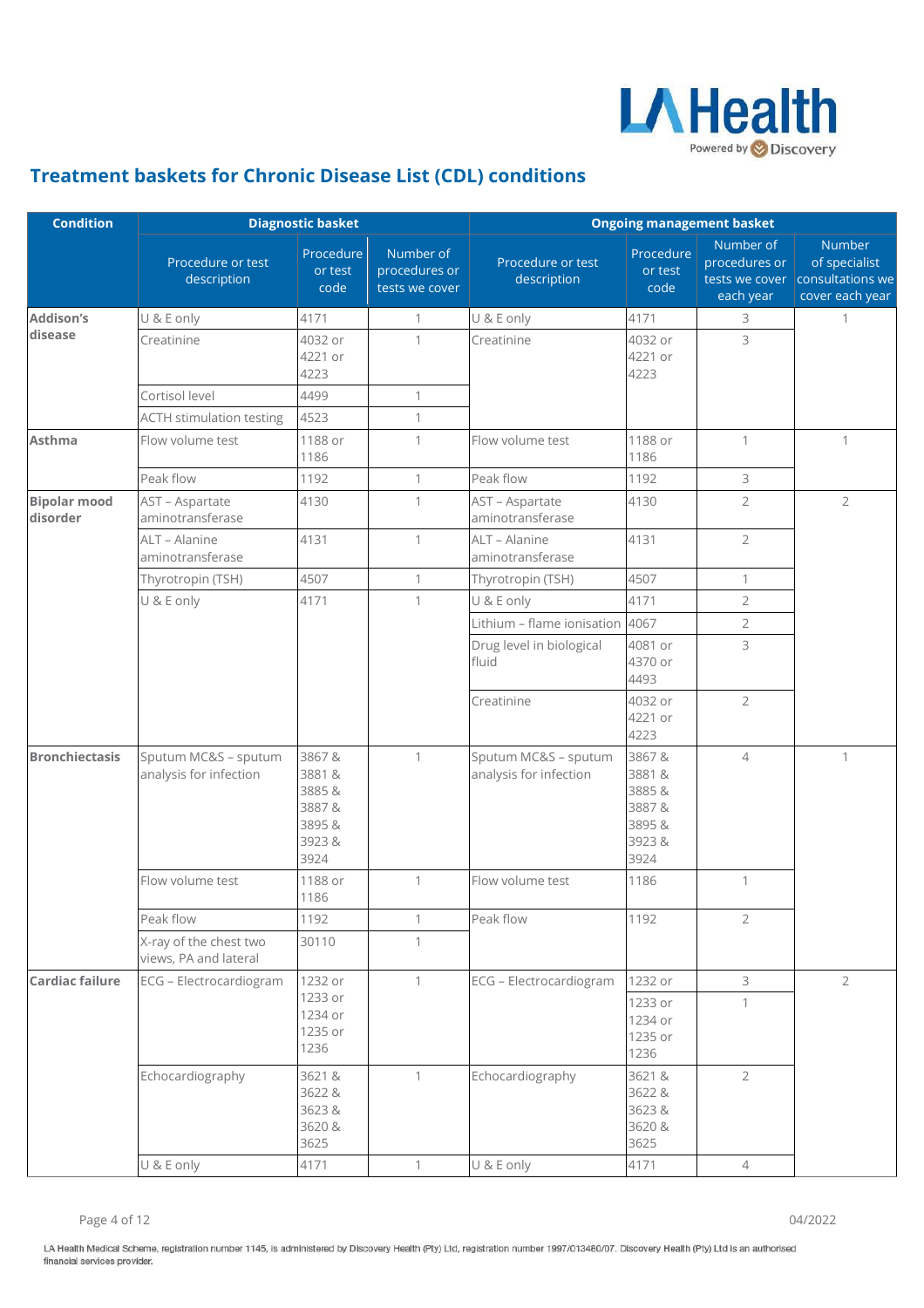

| <b>Condition</b>            |                                                 | <b>Diagnostic basket</b>                    |                                              | <b>Ongoing management basket</b>                |                                             |                                                           |                                                                   |
|-----------------------------|-------------------------------------------------|---------------------------------------------|----------------------------------------------|-------------------------------------------------|---------------------------------------------|-----------------------------------------------------------|-------------------------------------------------------------------|
|                             | Procedure or test<br>description                | Procedure<br>or test<br>code                | Number of<br>procedures or<br>tests we cover | Procedure or test<br>description                | Procedure<br>or test<br>code                | Number of<br>procedures or<br>tests we cover<br>each year | Number<br>of specialist<br>consultations<br>we<br>cover each year |
| <b>Cardiac failure</b>      | Urine analysis (dipstick)                       | 4188                                        | 1                                            | Urine analysis (dipstick)                       | 4188                                        | 4                                                         |                                                                   |
|                             | B-Type natriuretic peptide                      | 4488                                        | $\mathbf{1}$                                 | B-Type natriuretic peptide 4488                 |                                             | $\mathbf{1}$                                              |                                                                   |
|                             | Creatinine                                      | 4032 or<br>4221 or<br>4223                  | 1                                            | Creatinine                                      | 4032 or<br>4221 or<br>4223                  | $\overline{4}$                                            |                                                                   |
|                             | X-ray of the chest two<br>views, PA and lateral | 30110                                       | $\mathbf{1}$                                 | X-ray of the chest two<br>views, PA and lateral | 30110                                       | $\mathbf{1}$                                              |                                                                   |
|                             | Troponin isoforms                               | 4161                                        | 1                                            | Drug level in biological                        | 4081 or                                     | 3                                                         |                                                                   |
|                             | Glucose - random/fasting                        | 4057                                        | 1                                            | fluid                                           | 4370 or                                     |                                                           |                                                                   |
|                             | C-reactive protein                              | 3947                                        | $\mathbf{1}$                                 |                                                 | 4493                                        |                                                           |                                                                   |
|                             | Full blood count                                | 3755                                        | 1                                            |                                                 |                                             |                                                           |                                                                   |
|                             | Thyrotropin (TSH)                               | 4507                                        | 1                                            |                                                 |                                             |                                                           |                                                                   |
|                             | Total cholesterol                               | 4027                                        | $\mathbf{1}$                                 |                                                 |                                             |                                                           |                                                                   |
|                             | <b>Cardiomyopathy</b> ECG - Electrocardiogram   | 1232 or                                     | $\mathbf{1}$                                 | ECG - Electrocardiogram                         | 1232 or                                     | 3                                                         | $\overline{2}$                                                    |
|                             |                                                 | 1233 or<br>1234 or<br>1235 or<br>1236       |                                              |                                                 | 1233 or<br>1234 or<br>1235 or<br>1236       | $\mathbf{1}$                                              |                                                                   |
|                             | Echocardiography                                | 3621 &<br>3622 &<br>3623&<br>3620 &<br>3625 | $\mathbf{1}$                                 | Echocardiography                                | 3621 &<br>3622 &<br>3623&<br>3620 &<br>3625 | $\overline{2}$                                            |                                                                   |
|                             | U & E only                                      | 4171                                        | 1                                            | U & E only                                      | 4171                                        | $\overline{4}$                                            |                                                                   |
|                             | Urine analysis (dipstick)                       | 4188                                        | 1                                            | Urine analysis (dipstick)                       | 4188                                        | $\overline{4}$                                            |                                                                   |
|                             | B-Type natriuretic peptide                      | 4488                                        | $\mathbf{1}$                                 | B-Type natriuretic peptide 4488                 |                                             | $\mathbf{1}$                                              |                                                                   |
|                             | Creatinine                                      | 4032 or<br>4221 or<br>4223                  | $\mathbf{1}$                                 | Creatinine                                      | 4032 or<br>4221 or<br>4223                  | $\overline{4}$                                            |                                                                   |
|                             | X-ray of the chest two<br>views, PA and lateral | 30110                                       | 1                                            | X-ray of the chest two<br>views, PA and lateral | 30110                                       | 1                                                         |                                                                   |
|                             | Glucose - random/fasting                        | 4057                                        | $\mathbf{1}$                                 | Prothrombin index (PI)                          | 3805                                        | 24                                                        |                                                                   |
|                             | C-reactive protein                              | 3947                                        | 1                                            | Therapeutic drug level:<br>Dosage               | 3806                                        | 24                                                        |                                                                   |
|                             | Full blood count                                | 3755                                        | 1                                            | Drug level in biological                        | 4081 or                                     | 3                                                         |                                                                   |
|                             | Thyrotropin (TSH)                               | 4507                                        | $\mathbf{1}$                                 | fluid                                           | 4370 or                                     |                                                           |                                                                   |
|                             | Total cholesterol                               | 4027                                        | $\mathbf{1}$                                 |                                                 | 4493                                        |                                                           |                                                                   |
| Chronic<br>obstructive      | Flow volume test                                | 1188 or<br>1186                             | $\mathbf{1}$                                 | Flow volume test                                | 1186                                        | $\mathbf{1}$                                              | 1                                                                 |
| pulmonary<br>disease (COPD) | X-ray of the chest two<br>views, PA and lateral | 30110                                       | $\mathbf{1}$                                 | Peak flow                                       | 1192                                        | $\overline{2}$                                            |                                                                   |
|                             | Alpha-1-antitrypsin                             | 4005                                        | $\mathbf{1}$                                 | Drug level in biological<br>fluid               | 4081 or<br>4370 or<br>4493                  | $\overline{2}$                                            |                                                                   |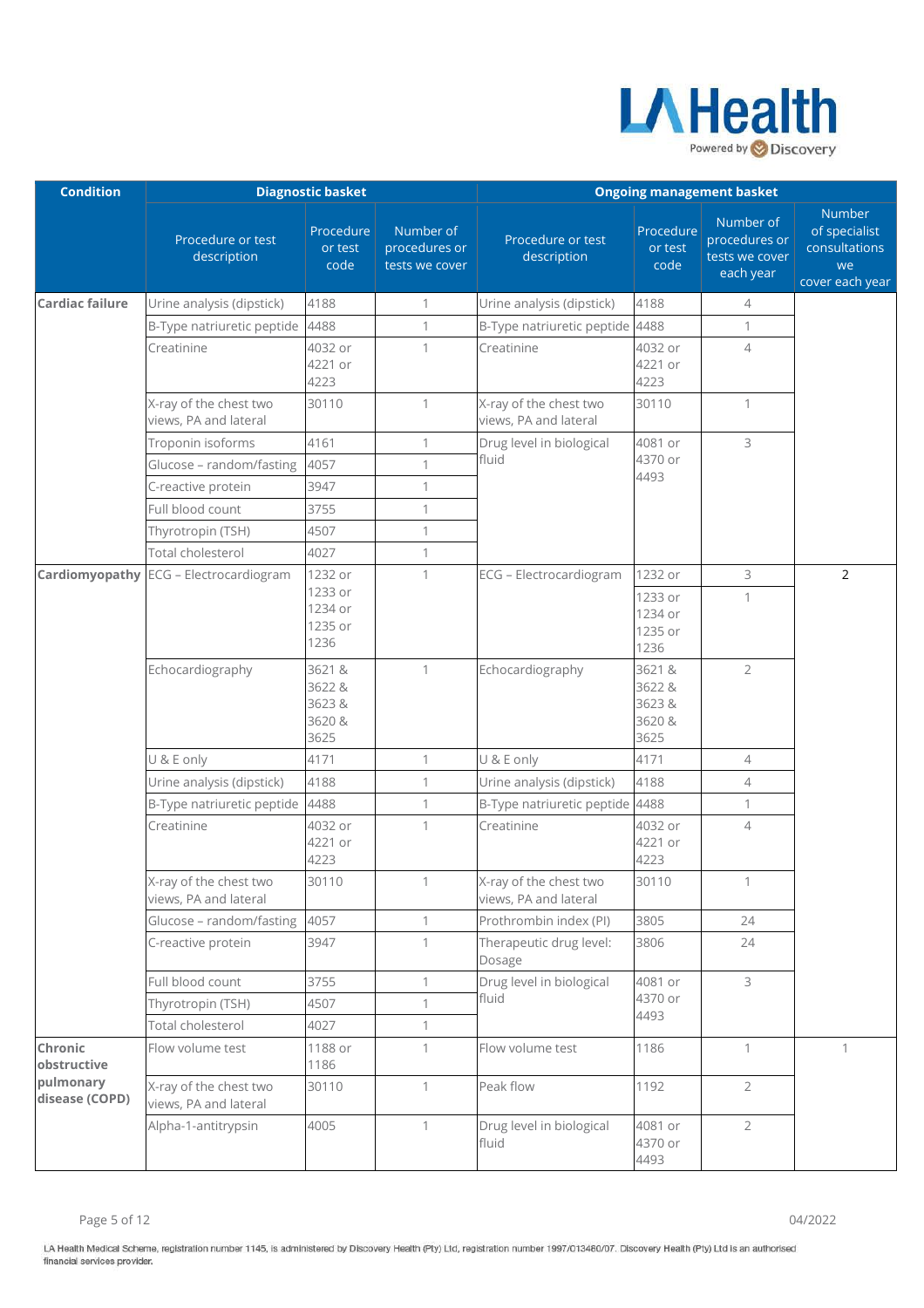

| <b>Condition</b>                  |                                    | <b>Diagnostic basket</b>                         |                                              | <b>Ongoing management basket</b>   |                                                                   |                                         |                                                                               |
|-----------------------------------|------------------------------------|--------------------------------------------------|----------------------------------------------|------------------------------------|-------------------------------------------------------------------|-----------------------------------------|-------------------------------------------------------------------------------|
|                                   | Procedure or test<br>description   | Procedure<br>or test<br>code                     | Number of<br>procedures or<br>tests we cover | Procedure or test<br>description   | Procedure<br>or test<br>code                                      | Number of<br>procedures or<br>each year | Number<br>of specialist<br>tests we cover consultations we<br>cover each year |
| <b>Chronic renal</b><br>disease   | ECG - Electrocardiogram            | 1232 or<br>1233 or<br>1236                       | $\mathbf{1}$                                 | ECG - Electrocardiogram            | 1232 or<br>1233 or<br>1236                                        | $\overline{2}$                          | $\overline{2}$                                                                |
|                                   | Full blood count                   | 3755                                             | $\mathbf{1}$                                 | Full blood count                   | 3755                                                              | 4                                       |                                                                               |
|                                   | U & E only                         | 4171                                             | $\mathbf{1}$                                 | U & E only                         | 4171                                                              | $\overline{4}$                          |                                                                               |
|                                   | Creatinine                         | 4032 or<br>4221 or<br>4223                       | 1                                            | Creatinine                         | 4032 or<br>4221 or<br>4223                                        | $\overline{4}$                          |                                                                               |
|                                   | Serum calcium                      | 4016 or<br>4017 or<br>4375 or<br>4376            | $\mathbf{1}$                                 | Serum calcium                      | 4016 or<br>4017 or<br>4375 or<br>4376                             | $\overline{4}$                          |                                                                               |
|                                   | Serum phosphates                   | 4109 or<br>4313                                  | $\mathbf{1}$                                 | Serum phosphates                   | 4109 or<br>4313                                                   | $\overline{\mathcal{A}}$                |                                                                               |
|                                   | Serum parathyroid<br>hormone (PTH) | 4512                                             | $\mathbf{1}$                                 | Serum parathyroid<br>hormone (PTH) | 4512                                                              | $\overline{2}$                          |                                                                               |
|                                   | Protein: Quantitative              | 4213                                             | $\mathbf{1}$                                 | Protein: Quantitative              | 4213                                                              | $\mathbf{1}$                            |                                                                               |
|                                   |                                    |                                                  |                                              | Platelet count                     | 3797                                                              | $\mathbf{1}$                            |                                                                               |
|                                   |                                    |                                                  |                                              | Urine analysis (dipstick)          | 4188                                                              | $\overline{4}$                          |                                                                               |
|                                   |                                    |                                                  |                                              | Iron                               | 4071                                                              | $\overline{2}$                          |                                                                               |
|                                   |                                    |                                                  |                                              | Ferritin                           | 4528                                                              | $\overline{2}$                          |                                                                               |
|                                   |                                    |                                                  |                                              | Transferrin                        | 4144                                                              | $\overline{2}$                          |                                                                               |
|                                   |                                    |                                                  |                                              | Dietitian                          | 84200 or<br>84201 or<br>84202 or<br>84203 or<br>84204 or<br>84205 | $\mathbf{1}$                            |                                                                               |
| <b>Coronary artery</b><br>disease | ECG - Electrocardiogram            | 1232 or<br>1233 or<br>1234 or<br>1235 or<br>1236 | $\mathbf{1}$                                 | ECG - Electrocardiogram            | 1232 or<br>1233 or<br>1234 or<br>1235 or<br>1236                  | $\overline{2}$                          | 2                                                                             |
|                                   | Echocardiography                   | 3621&<br>3622 &<br>3623&<br>3620 &<br>3625       | $\mathbf{1}$                                 | Echocardiography                   | 3621&<br>3622 &<br>3623&<br>3620 &<br>3625                        | $\mathbf{1}$                            |                                                                               |
|                                   | Creatinine                         | 4032 or<br>4221 or<br>4223                       | $\mathbf{1}$                                 | Creatinine                         | 4032 or<br>4221 or<br>4223                                        | $\overline{2}$                          |                                                                               |
|                                   | U & E only                         | 4171                                             | $\mathbf{1}$                                 | U & E only                         | 4171                                                              | $\overline{2}$                          |                                                                               |
|                                   | Glucose - random/fasting           | 4057                                             | $\mathbf{1}$                                 | Glucose - random/fasting 4057      |                                                                   | $\mathbf{1}$                            |                                                                               |
|                                   | Total cholesterol                  | 4027                                             | $\mathbf{1}$                                 | Total cholesterol                  | 4027                                                              | $\mathbf{1}$                            |                                                                               |
|                                   | LDL cholesterol                    | 4026                                             | $\mathbf{1}$                                 | LDL cholesterol                    | 4026                                                              | $\mathbf{1}$                            |                                                                               |
|                                   | HDL cholesterol                    | 4028                                             | $\mathbf{1}$                                 | HDL cholesterol                    | 4028                                                              | $\mathbf{1}$                            |                                                                               |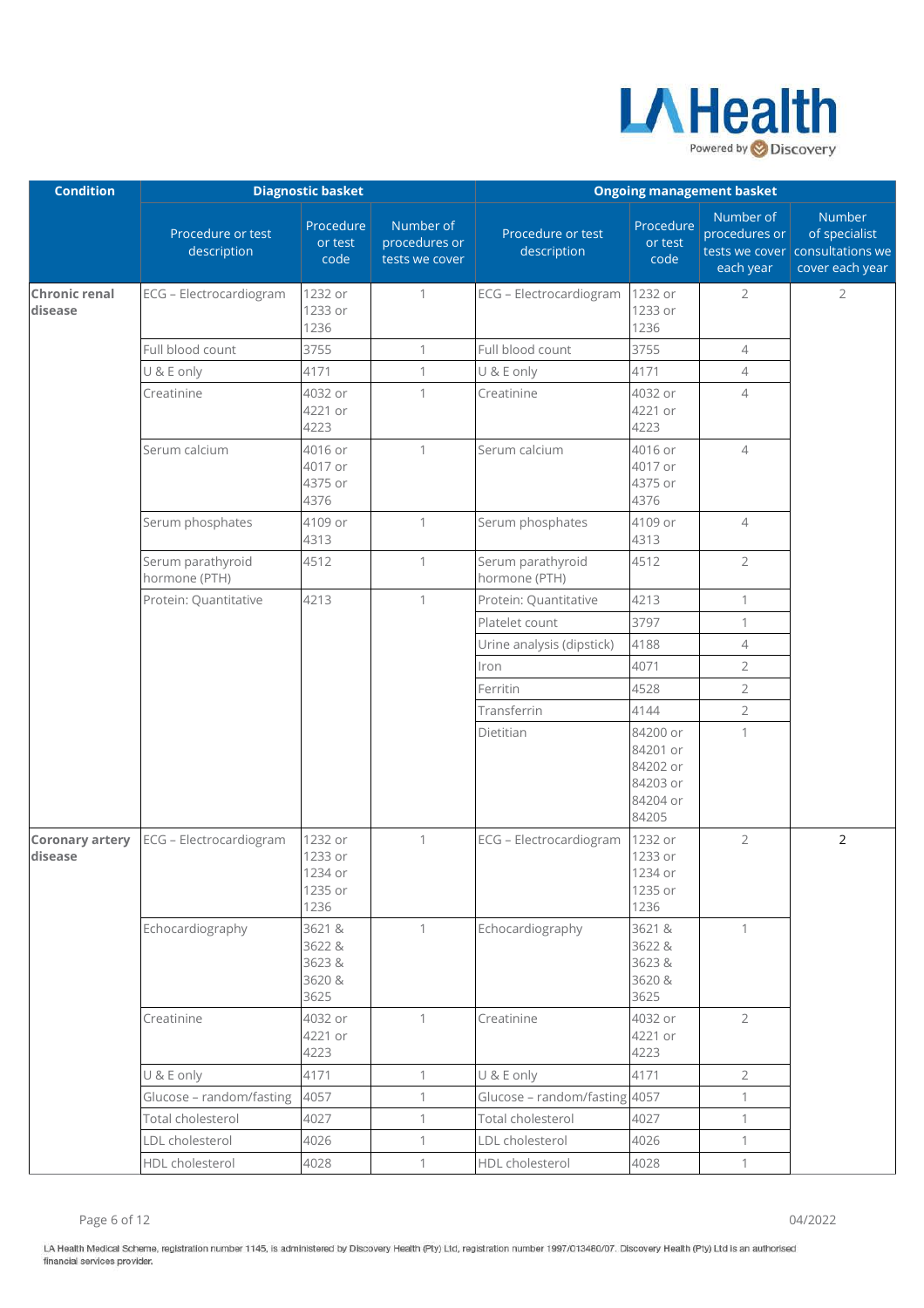

| <b>Condition</b>       |                                                         | <b>Diagnostic basket</b>             |                                              | <b>Ongoing management basket</b>                              |                              |                                         |                                                                               |
|------------------------|---------------------------------------------------------|--------------------------------------|----------------------------------------------|---------------------------------------------------------------|------------------------------|-----------------------------------------|-------------------------------------------------------------------------------|
|                        | Procedure or test<br>description                        | Procedure<br>or test<br>code         | Number of<br>procedures or<br>tests we cover | Procedure or test<br>description                              | Procedure<br>or test<br>code | Number of<br>procedures or<br>each year | Number<br>of specialist<br>tests we cover consultations we<br>cover each year |
| <b>Coronary artery</b> | Triglycerides                                           | 4147                                 | 1                                            | Triglycerides                                                 | 4147                         | 1                                       |                                                                               |
| disease                | C-reactive protein                                      | 3947                                 | 1                                            |                                                               |                              |                                         |                                                                               |
|                        | Urine analysis (dipstick)                               | 4188                                 | 1                                            |                                                               |                              |                                         |                                                                               |
|                        | Full blood count                                        | 3755                                 | 1                                            |                                                               |                              |                                         |                                                                               |
|                        | Thyrotropin (TSH)                                       | 4507                                 | 1                                            |                                                               |                              |                                         |                                                                               |
|                        | X-ray of the chest two<br>views, PA and lateral         | 30110                                | $\mathbf{1}$                                 |                                                               |                              |                                         |                                                                               |
|                        | Platelet count                                          | 3797                                 | $\mathbf{1}$                                 |                                                               |                              |                                         |                                                                               |
| <b>Crohn's disease</b> | Colonoscopy                                             | 1653 or<br>1656                      | $\mathbf{1}$                                 | Colonoscopy                                                   | 1653 or<br>1656              | $\mathbf{1}$                            | 3                                                                             |
|                        | Erythrocyte sedimentation<br>rate or C-reactive protein | 3743 or<br>3947                      | $\mathbf{1}$                                 | C-reactive protein                                            | 3947                         | $\overline{2}$                          |                                                                               |
|                        | Full blood count                                        | 3755                                 | $\mathbf{1}$                                 | Full blood count                                              | 3755                         | $\overline{2}$                          |                                                                               |
|                        | Histology                                               | 4567&<br>4571<br>or<br>4582&<br>4584 | 3                                            |                                                               |                              |                                         |                                                                               |
| <b>Diabetes</b>        | U & E only                                              | 4171                                 | $\mathbf{1}$                                 | U & E only                                                    | 4171                         | 3                                       | $\mathbf{1}$                                                                  |
| insipidus              | Creatinine                                              | 4032 or<br>4221 or<br>4223           | 1                                            | Creatinine                                                    | 4032 or<br>4221 or<br>4223   | 3                                       |                                                                               |
|                        | Osmolality: Serum or urine 4093                         |                                      | $\mathbf{1}$                                 | Osmolality: Serum or<br>urine                                 | 4093                         | $\mathbf{1}$                            |                                                                               |
| Diabetes type 1        | ECG - Electrocardiogram                                 | 1232 or<br>1233 or<br>1236           | 1                                            | ECG - Electrocardiogram                                       | 1232 or<br>1233 or<br>1236   | 1                                       | 1 (Ophthal-<br>mologist)                                                      |
|                        | Microalbuminuria                                        | 4261 or<br>4262                      | $\mathbf{1}$                                 | Microalbuminuria                                              | 4261 or<br>4262              | $\overline{2}$                          | 4 (Other<br>Specialist)                                                       |
|                        | Urine analysis (dipstick)                               | 4188                                 | 1                                            | Urine analysis (dipstick)                                     | 4188                         | $\overline{4}$                          |                                                                               |
|                        | Total cholesterol                                       | 4027                                 | 1                                            | Total cholesterol                                             | 4027                         | 1                                       |                                                                               |
|                        | LDL cholesterol                                         | 4026                                 | $\mathbf{1}$                                 | LDL cholesterol                                               | 4026                         | 1                                       |                                                                               |
|                        | HDL cholesterol                                         | 4028                                 | $\mathbf{1}$                                 | HDL cholesterol                                               | 4028                         | $\mathbf{1}$                            |                                                                               |
|                        | Triglycerides                                           | 4147                                 | $\mathbf{1}$                                 | Triglycerides                                                 | 4147                         | 1                                       |                                                                               |
|                        | U & E only                                              | 4171                                 | $\mathbf{1}$                                 | U & E only                                                    | 4171                         | $\mathbf{1}$                            |                                                                               |
|                        | Serum creatinine                                        | 4032 or<br>4223                      | $\mathbf{1}$                                 | Serum creatinine                                              | 4032 or<br>4223              | $\mathbf{1}$                            |                                                                               |
|                        | Urine creatinine                                        | 4221                                 | $\mathbf{1}$                                 | Urine creatinine                                              | 4221                         | $\mathbf{1}$                            |                                                                               |
|                        | Glucose - random/fasting                                | 4057                                 | 1                                            | HBA1c                                                         | 4064                         | $\overline{4}$                          |                                                                               |
|                        | Two-hour glucose-OGTT                                   | 4049                                 | $\mathbf{1}$                                 | Tonometry                                                     | 3014                         | $\mathbf{1}$                            |                                                                               |
|                        |                                                         |                                      |                                              | Basic capital equipped in<br>own rooms by<br>ophthalmologists | 3009                         | 1                                       |                                                                               |
|                        |                                                         |                                      |                                              | Fundus examination                                            | 3003 or<br>3004 or<br>3027   | $\mathbf{1}$                            |                                                                               |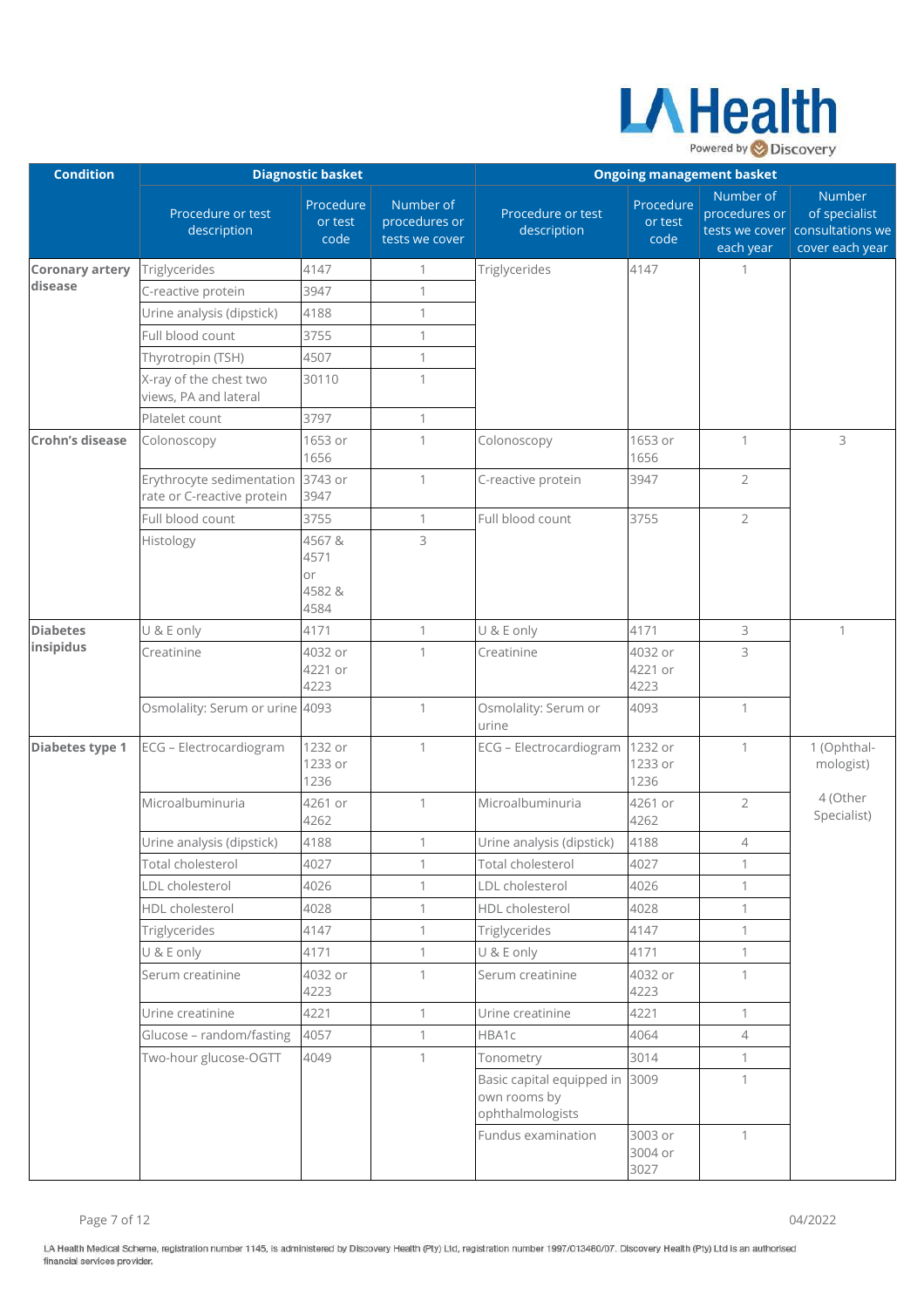

| <b>Condition</b> |                                  | <b>Diagnostic basket</b>              |                                              | <b>Ongoing management basket</b>                              |                                                                   |                                         |                                                                               |
|------------------|----------------------------------|---------------------------------------|----------------------------------------------|---------------------------------------------------------------|-------------------------------------------------------------------|-----------------------------------------|-------------------------------------------------------------------------------|
|                  | Procedure or test<br>description | Procedure<br>or test<br>code          | Number of<br>procedures or<br>tests we cover | Procedure or test<br>description                              | Procedure<br>or test<br>code                                      | Number of<br>procedures or<br>each year | Number<br>of specialist<br>tests we cover consultations we<br>cover each year |
| Diabetes type 1  |                                  |                                       |                                              | Dietitian                                                     | 84200 or<br>84201 or<br>84202 or<br>84203 or<br>84204 or<br>84205 | 1                                       |                                                                               |
|                  |                                  |                                       |                                              | Podiatrist                                                    | 68301 or<br>68302 or<br>68303 or<br>68304                         | $\mathbf{1}$                            |                                                                               |
| Diabetes type 2  | ECG - Electrocardiogram          | 1232 or<br>1233 or<br>1236            | $\mathbf{1}$                                 | ECG - Electrocardiogram                                       | 1232 or<br>1233 or<br>1236                                        | $\mathbf{1}$                            | 1 (Ophthal-<br>mologist)                                                      |
|                  | Microalbuminuria                 | 4261 or<br>4262                       | $\mathbf{1}$                                 | Microalbuminuria                                              | 4261 or<br>4262                                                   | $\overline{2}$                          | 1 (Other<br>Specialist)                                                       |
|                  | Urine analysis (dipstick)        | 4188                                  | 1                                            | Urine analysis (dipstick)                                     | 4188                                                              | $\overline{4}$                          |                                                                               |
|                  | Total cholesterol                | 4027                                  | $\mathbf{1}$                                 | Total cholesterol                                             | 4027                                                              | $\mathbf{1}$                            |                                                                               |
|                  | LDL cholesterol                  | 4026                                  | $\mathbf{1}$                                 | LDL cholesterol                                               | 4026                                                              | $\mathbf{1}$                            |                                                                               |
|                  | HDL cholesterol                  | 4028                                  | $\mathbf{1}$                                 | HDL cholesterol                                               | 4028                                                              | $\mathbf{1}$                            |                                                                               |
|                  | Triglycerides                    | 4147                                  | $\mathbf{1}$                                 | Triglycerides                                                 | 4147                                                              | $\mathbf{1}$                            |                                                                               |
|                  | U & E only                       | 4171                                  | $\mathbf{1}$                                 | U & E only                                                    | 4171                                                              | $\mathbf{1}$                            |                                                                               |
|                  | Serum creatinine                 | 4032 or<br>4223                       | $\mathbf{1}$                                 | Serum creatinine                                              | 4032 or<br>4223                                                   | 1                                       |                                                                               |
|                  | Urine creatinine                 | 4221                                  | $\mathbf{1}$                                 | Urine creatinine                                              | 4221                                                              | $\mathbf{1}$                            |                                                                               |
|                  | Glucose - random/fasting         | 4057                                  | $\mathbf{1}$                                 | HBA1c                                                         | 4064                                                              | $\overline{4}$                          |                                                                               |
|                  | Two-hour glucose- OGTT           | 4049                                  | 1                                            | Tonometry                                                     | 3014                                                              | $\mathbf 1$                             |                                                                               |
|                  |                                  |                                       |                                              | Basic capital equipped in<br>own rooms by<br>ophthalmologists | 3009                                                              | $\mathbf{1}$                            |                                                                               |
|                  |                                  |                                       |                                              | Fundus examination                                            | 3003 or<br>3004 or<br>3027                                        | 1                                       |                                                                               |
|                  |                                  |                                       |                                              | Podiatrist                                                    | 68301 or<br>68302 or<br>68303 or<br>68304                         | $\mathbf{1}$                            |                                                                               |
|                  |                                  |                                       |                                              | Dietitian                                                     | 84200 or<br>84201 or<br>84202 or<br>84203 or<br>84204 or<br>84205 | $\mathbf{1}$                            |                                                                               |
| Dysrhythmia      | ECG - Electrocardiogram          | 1232 or                               | $\mathbf{1}$                                 | ECG - Electrocardiogram                                       | 1232 or                                                           | 3                                       | $\overline{2}$                                                                |
|                  |                                  | 1233 or<br>1234 or<br>1235 or<br>1236 |                                              |                                                               | 1233 or<br>1234 or<br>1235 or<br>1236                             | $\mathbf{1}$                            |                                                                               |
|                  | U & E only                       | 4171                                  | $\mathbf{1}$                                 | U & E only                                                    | 4171                                                              | $\overline{2}$                          |                                                                               |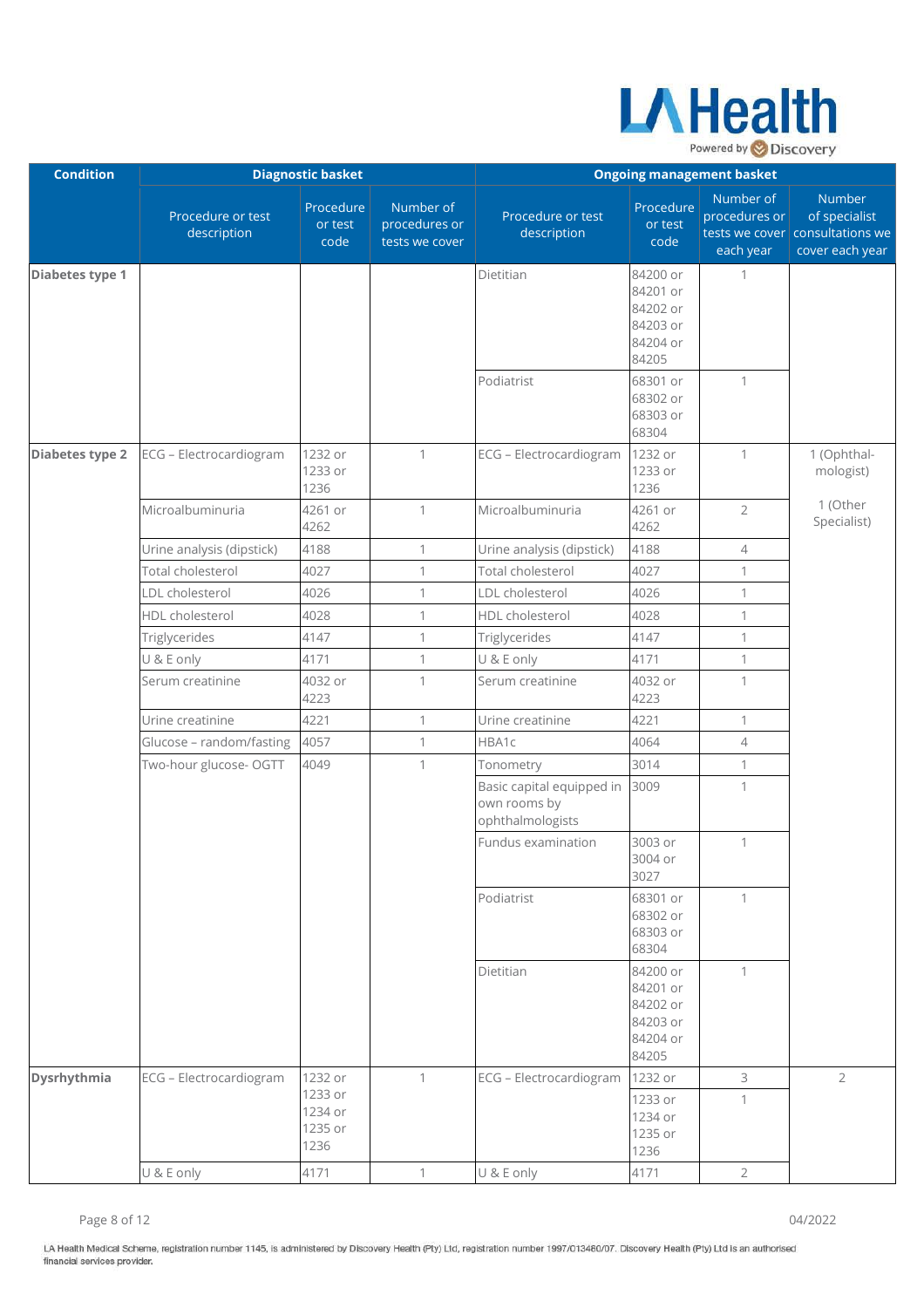

| <b>Condition</b>                              |                                                                  | <b>Diagnostic basket</b>                    |                                              | <b>Ongoing management basket</b>                                 |                                             |                                         |                                                                                      |
|-----------------------------------------------|------------------------------------------------------------------|---------------------------------------------|----------------------------------------------|------------------------------------------------------------------|---------------------------------------------|-----------------------------------------|--------------------------------------------------------------------------------------|
|                                               | Procedure or test<br>description                                 | Procedure<br>or test<br>code                | Number of<br>procedures or<br>tests we cover | Procedure or test<br>description                                 | Procedure<br>or test<br>code                | Number of<br>procedures or<br>each year | <b>Number</b><br>of specialist<br>tests we cover consultations we<br>cover each year |
| Dysrhythmia                                   | Echocardiography                                                 | 3621 &<br>3622 &<br>3623&<br>3620 &<br>3625 | $\mathbf{1}$                                 | Echocardiography                                                 | 3621 &<br>3622 &<br>3623&<br>3620 &<br>3625 | 1                                       |                                                                                      |
|                                               | Creatinine                                                       | 4032 or<br>4221 or<br>4223                  | $\mathbf{1}$                                 | Creatinine                                                       | 4032 or<br>4221 or<br>4223                  | $\mathbf{1}$                            |                                                                                      |
|                                               | Magnesium:<br>Spectrophotometric                                 | 4094                                        | $\mathbf{1}$                                 | Magnesium:<br>Spectrophotometric                                 | 4094                                        | $\mathbf{1}$                            |                                                                                      |
|                                               | C-reactive protein                                               | 3947                                        | $\mathbf{1}$                                 | Prothrombin index (PI)                                           | 3805                                        | 24                                      |                                                                                      |
|                                               | Thyrotropin (TSH)                                                | 4507                                        | 1                                            | Therapeutic drug level:<br>Dosage                                | 3806                                        | 24                                      |                                                                                      |
|                                               | 24 Hour ambulatory<br>ECG monitoring (holter)                    | 1238 &<br>1239                              | 1                                            | Drug level in biological<br>fluid                                | 4081 or<br>4370 or<br>4493                  | $\overline{2}$                          |                                                                                      |
|                                               | Serum calcium                                                    | 4016 or<br>4017 or                          | 1                                            | Threshold testing: Own<br>equipment                              | 1268                                        | 1                                       |                                                                                      |
|                                               |                                                                  | 4375 or<br>4376                             |                                              | Programming of atrio-<br>ventricular sequential<br>pacemaker     | 1270                                        | 1                                       |                                                                                      |
| <b>Epilepsy</b>                               | $EEG -$<br>Electro-encephalography                               | 2711&<br>2712                               | $\mathbf{1}$                                 | $EEG -$<br>Electro-encephalography                               | 2711&<br>2712                               | 1                                       | 3                                                                                    |
|                                               | EEG with special activation 75133                                |                                             | $\mathbf{1}$                                 | Drug level in biological<br>fluid                                | 4081 or<br>4370 or<br>4493                  | 3                                       |                                                                                      |
| Glaucoma<br>* These codes can                 | Tonometry                                                        | 3014 or<br>*11202 or<br>$*11212$            | $\mathbf{1}$                                 | Tonometry                                                        | 3014 or<br>*11202 or<br>$*11212$            | 3                                       | 3<br>(Ophthalmologist<br>or Ocular                                                   |
| only be billed by<br>an Ocular<br>Therapeutic | Fundus examination                                               | 3003 or<br>3004 or<br>*11366                | $\mathbf{1}$                                 | Fundus examination                                               | 3003 or<br>3004 or<br>*11366                | 3                                       | Therapeutic<br>Optometrist)                                                          |
| Optometrist                                   | Gonioscopy                                                       | 3002 or<br>*11356                           | $\mathbf{1}$                                 | Gonioscopy                                                       | 3002 or<br>*11356                           | 3                                       |                                                                                      |
|                                               | Basic capital equipped in<br>own rooms by<br>ophthalmologists    | 3009                                        | $\mathbf{1}$                                 | Basic capital equipped in<br>own rooms by<br>ophthalmologists    | 3009                                        | 3                                       |                                                                                      |
|                                               | Visual fields                                                    | 3016 or<br>3017 or<br>$*11443$              | $\mathbf{1}$                                 | Visual fields                                                    | 3016 or<br>3017 or<br>$*11443$              | $\overline{2}$                          |                                                                                      |
|                                               | Disc and nerve fibre<br>layer analysis or<br>Disc photography    | 3026 or<br>3027 or<br>$*11624$              | $\mathbf{1}$                                 | Disc and nerve fibre<br>layer analysis or<br>Disc photography    | 3026 or<br>3027 or<br>$*11624$              | $\mathbf{1}$                            |                                                                                      |
|                                               | Optical Coherent<br>Tomography (OCT)<br>of Optic nerve or macula | 3028 or<br>*11802                           | $\overline{2}$<br>(1 per eye)                | Optical Coherent<br>Tomography (OCT)<br>of Optic nerve or macula | 3028 or<br>*11802                           | $\overline{2}$<br>(1 per eye)           |                                                                                      |
|                                               | Central corneal thickness<br>measurement                         | 3020 or<br>*11702                           | $\overline{2}$<br>(1 per eye)                | Retinal threshold trend<br>evaluation                            | 3018                                        | $\mathbf{1}$                            |                                                                                      |
| Haemophilia                                   | Full blood count                                                 | 3755                                        | $\mathbf{1}$                                 | Full blood count                                                 | 3755                                        | $\mathbf{1}$                            | $\overline{2}$                                                                       |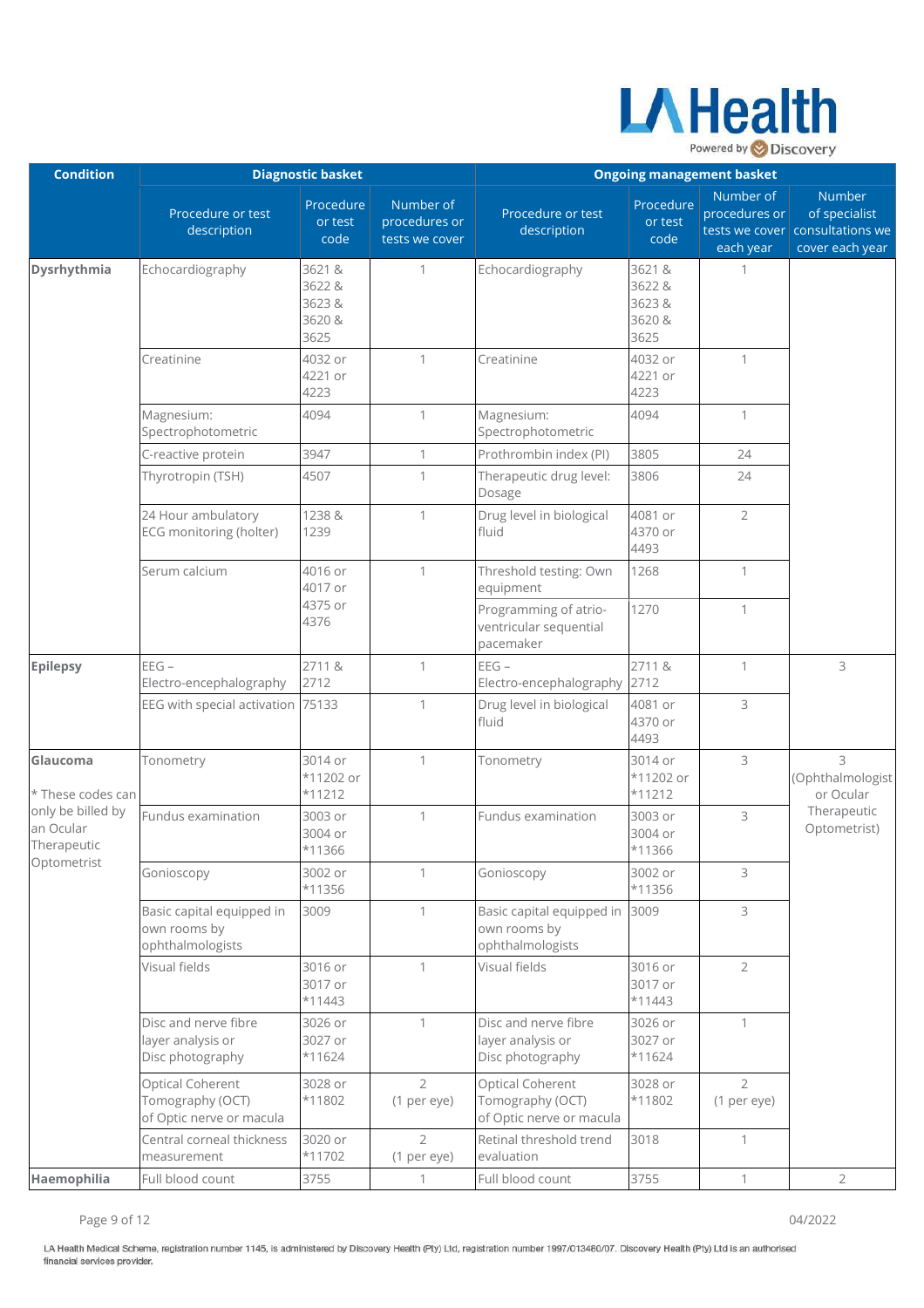

| <b>Condition</b>                  |                                                                                                      | <b>Diagnostic basket</b>      |                                              | <b>Ongoing management basket</b>                                                                     |                               |                                                           |                                                                          |
|-----------------------------------|------------------------------------------------------------------------------------------------------|-------------------------------|----------------------------------------------|------------------------------------------------------------------------------------------------------|-------------------------------|-----------------------------------------------------------|--------------------------------------------------------------------------|
|                                   | Procedure or test<br>description                                                                     | Procedure<br>or test<br>code  | Number of<br>procedures or<br>tests we cover | Procedure or test<br>description                                                                     | Procedure<br>or test<br>code  | Number of<br>procedures or<br>tests we cover<br>each year | <b>Number</b><br>of specialist<br>consultations<br>we<br>cover each year |
| Haemophilia                       | Factor VIII or Factor IX<br>antigen or Coagulation<br>factors                                        | 3758 or<br>3757               | 1                                            | Factor VIII or Factor IX<br>inhibitors                                                               | 3724                          | 1                                                         |                                                                          |
|                                   | Platelet count                                                                                       | 3797                          | $\mathbf{1}$                                 | Platelet count                                                                                       | 3797                          | 1                                                         |                                                                          |
|                                   | Therapeutic drug level:<br>Dosage                                                                    | 3806                          | 1                                            |                                                                                                      |                               |                                                           |                                                                          |
|                                   | <b>Bleeding time</b>                                                                                 | 3713                          | $\mathbf{1}$                                 |                                                                                                      |                               |                                                           |                                                                          |
|                                   | Fibrinogen titre                                                                                     | 3825                          | 1                                            |                                                                                                      |                               |                                                           |                                                                          |
|                                   | PTT - Partial<br>thromboplastin time                                                                 | 3837                          | 1                                            |                                                                                                      |                               |                                                           |                                                                          |
|                                   | Prothrombin index (PI)                                                                               | 3805                          | 1                                            |                                                                                                      |                               |                                                           |                                                                          |
|                                   | Thrombin time                                                                                        | 3841                          | 1                                            |                                                                                                      |                               |                                                           |                                                                          |
| Hyperlipidaemia Total cholesterol |                                                                                                      | 4027                          | $\mathbf{1}$                                 | Total cholesterol                                                                                    | 4027                          | 1                                                         | $\mathbf{0}$                                                             |
|                                   | LDL cholesterol                                                                                      | 4026                          | $\mathbf{1}$                                 | LDL cholesterol                                                                                      | 4026                          | 1                                                         |                                                                          |
|                                   | HDL cholesterol                                                                                      | 4028                          | 1                                            | HDL cholesterol                                                                                      | 4028                          | $\mathbf{1}$                                              |                                                                          |
|                                   | Triglycerides                                                                                        | 4147                          | $\mathbf{1}$                                 | Triglycerides                                                                                        | 4147                          | $\mathbf{1}$                                              |                                                                          |
|                                   | Thyrotropin (TSH)                                                                                    | 4507                          | $\mathbf{1}$                                 | AST - Aspartate<br>aminotransferase                                                                  | 4130                          | $\mathbf{1}$                                              |                                                                          |
|                                   |                                                                                                      |                               |                                              | ALT - Alanine<br>aminotransferase                                                                    | 4131                          | $\mathbf{1}$                                              |                                                                          |
| Hypertension                      | ECG - Electrocardiogram                                                                              | 1232 or<br>1233               | $\mathbf{1}$                                 | ECG - Electrocardiogram                                                                              | 1232 or<br>1233               | 1                                                         | 1                                                                        |
|                                   | Urine analysis (dipstick)                                                                            | 4188                          | 1                                            | Urine analysis (dipstick)                                                                            | 4188                          | 1                                                         |                                                                          |
|                                   | Glucose - random/fasting                                                                             | 4057                          | $\mathbf{1}$                                 | Glucose -<br>random/fasting                                                                          | 4057                          | 1                                                         |                                                                          |
|                                   | Total cholesterol                                                                                    | 4027                          | $\mathbf{1}$                                 | Total cholesterol                                                                                    | 4027                          | $\mathbf{1}$                                              |                                                                          |
|                                   | Creatinine                                                                                           | 4032 or<br>4221 or<br>4223    | 1                                            | Creatinine                                                                                           | 4032 or<br>4221 or<br>4223    | 1                                                         |                                                                          |
|                                   | 24 Hour ambulatory blood 1237<br>pressure                                                            |                               | $\mathbf{1}$                                 | Potassium                                                                                            | 4113                          | 1                                                         |                                                                          |
|                                   | U & E only                                                                                           | 4171                          | $\mathbf{1}$                                 |                                                                                                      |                               |                                                           |                                                                          |
| Hypothyroidism                    | Thyrotropin (TSH)                                                                                    | 4507                          | $\mathbf{1}$                                 | Thyrotropin (TSH)                                                                                    | 4507                          | $\overline{2}$                                            | $\mathbf 0$                                                              |
|                                   | Free thyroxine (FT4)                                                                                 | 4482                          | $\mathbf{1}$                                 | Free thyroxine (FT4)                                                                                 | 4482                          | $\overline{2}$                                            |                                                                          |
|                                   | Total cholesterol                                                                                    | 4027                          | $\mathbf{1}$                                 |                                                                                                      |                               |                                                           |                                                                          |
| Multiple<br>sclerosis             | MR of the brain pre and<br>post contrast or<br>uncontrasted                                          | 10430 or<br>10410             | $\mathbf{1}$                                 | MR of the brain pre and<br>post contrast or<br>uncontrasted                                          | 10430 or<br>10410             | $\mathbf{1}$                                              | $\overline{2}$                                                           |
|                                   | MR of the cervical spine<br>and cranio-cervical<br>junction pre and post<br>contrast or uncontrasted | 51420 or<br>51410 or<br>51400 | $\mathbf{1}$                                 | MR of the cervical spine<br>and cranio-cervical<br>junction pre and post<br>contrast or uncontrasted | 51420 or<br>51410 or<br>51400 | $\mathbf{1}$                                              |                                                                          |
|                                   | MR of the thoracic spine<br>pre and post contrast or<br>uncontrasted                                 | 52420 or<br>52410 or<br>52400 | $\mathbf{1}$                                 | MR of the thoracic spine<br>pre and post contrast or<br>uncontrasted                                 | 52420 or<br>52410 or<br>52400 | $\mathbf{1}$                                              |                                                                          |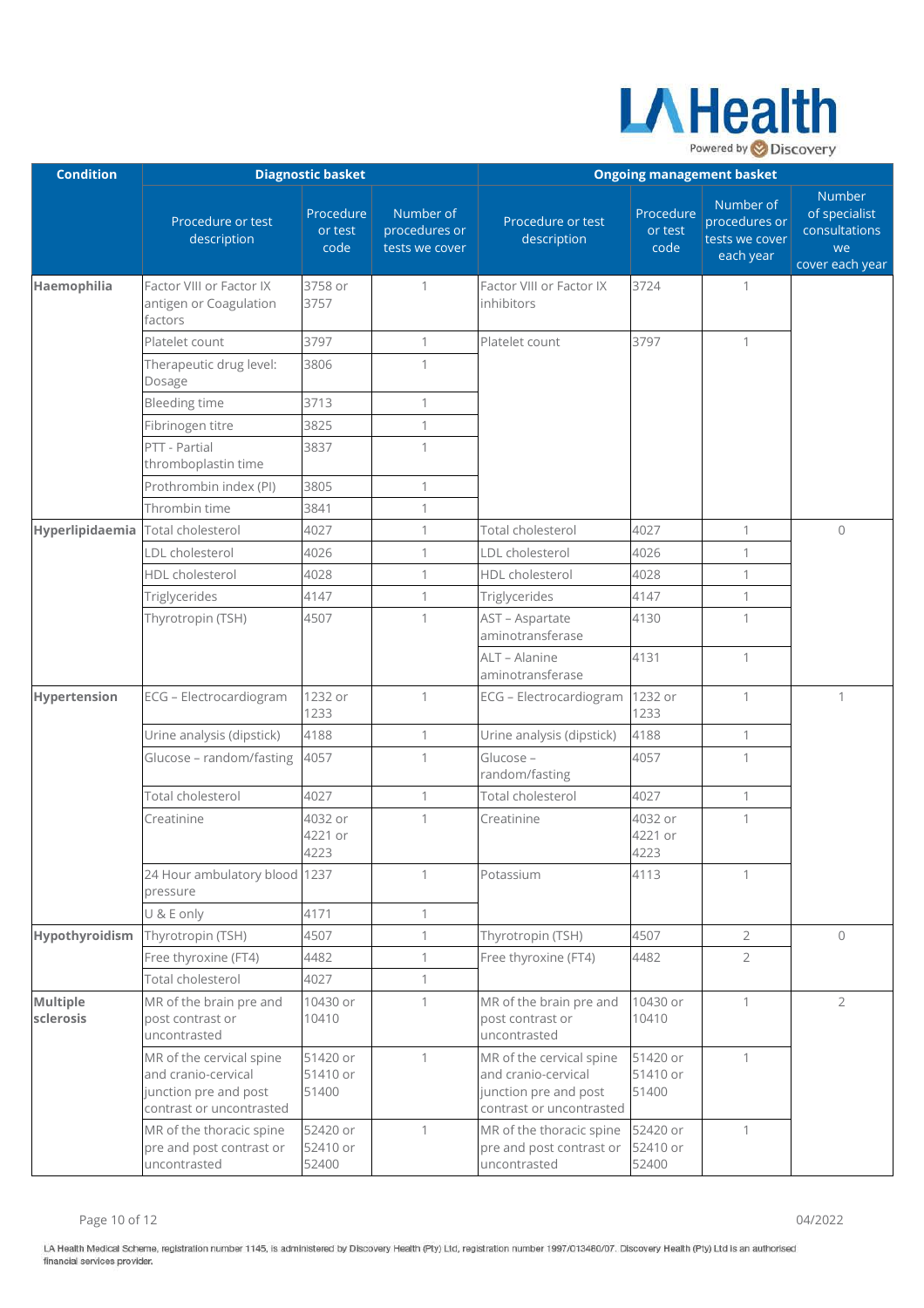

| <b>Condition</b>               |                                                                    | <b>Diagnostic basket</b>      |                                              | <b>Ongoing management basket</b>                                                                  |                               |                                                           |                                                                   |
|--------------------------------|--------------------------------------------------------------------|-------------------------------|----------------------------------------------|---------------------------------------------------------------------------------------------------|-------------------------------|-----------------------------------------------------------|-------------------------------------------------------------------|
|                                | Procedure or test<br>description                                   | Procedure<br>or test<br>code  | Number of<br>procedures or<br>tests we cover | Procedure or test<br>description                                                                  | Procedure<br>or test<br>code  | Number of<br>procedures or<br>tests we cover<br>each year | Number<br>of specialist<br>consultations<br>we<br>cover each year |
| <b>Multiple</b><br>sclerosis   | MR of the lumbar spine<br>pre and post contrast or<br>uncontrasted | 53420 or<br>53410 or<br>53400 | 1                                            | MR of the lumbar spine<br>pre and post contrast or<br>uncontrasted                                | 53420 or<br>53410 or<br>53400 | $\mathbf{1}$                                              |                                                                   |
|                                | Visual evoked potentials<br>(VEP): Bilateral                       | 2682                          | 1                                            | ALT - Alanine<br>aminotransferase                                                                 | 4131                          | $\mathbf{1}$                                              |                                                                   |
|                                | Visual evoked potentials<br>(VEP): Unilateral                      | 2681                          | 1                                            | AST - Aspartate<br>aminotransferase                                                               | 4130                          | $\mathbf{1}$                                              |                                                                   |
| <b>Parkinson's</b><br>disease  |                                                                    |                               |                                              | No diagnostic or monitoring tests apply as the diagnosis of this condition remains a clinical one |                               |                                                           | $\overline{2}$                                                    |
| <b>Rheumatoid</b><br>arthritis | Erythrocyte sedimentation<br>rate or C-reactive protein            | 3743 or<br>3947               | 1                                            | Erythrocyte sedimentation<br>rate or C-reactive protein                                           | 3743 or<br>3947               | $\overline{4}$                                            | $\overline{4}$                                                    |
|                                | Full blood count                                                   | 3755                          | $\mathbf{1}$                                 | Full blood count                                                                                  | 3755                          | $\overline{2}$                                            |                                                                   |
|                                | Platelet count                                                     | 3797                          | 1                                            | Platelet count                                                                                    | 3797                          | $\overline{2}$                                            |                                                                   |
|                                | Urine analysis (dipstick)                                          | 4188                          | $\mathbf{1}$                                 | Urine analysis (dipstick)                                                                         | 4188                          | $\overline{4}$                                            |                                                                   |
|                                | AST - Aspartate<br>aminotransferase                                | 4130                          | 1                                            | AST - Aspartate<br>aminotransferase                                                               | 4130                          | $\overline{4}$                                            |                                                                   |
|                                | ALT - Alanine<br>aminotransferase                                  | 4131                          | 1                                            | ALT - Alanine<br>aminotransferase                                                                 | 4131                          | $\overline{4}$                                            |                                                                   |
|                                | Anti-CCP                                                           | 4600                          | 1                                            | Anti-CCP                                                                                          | 4600                          | $\mathbf{1}$                                              |                                                                   |
|                                | X-ray of the right hand                                            | 65105                         | 1                                            | X-ray of the right hand                                                                           | 65105                         | $\mathbf{1}$                                              |                                                                   |
|                                | X-ray of the left hand                                             | 65100                         | 1                                            | X-ray of the left hand                                                                            | 65100                         | $\mathbf{1}$                                              |                                                                   |
|                                | X-ray of the right foot                                            | 74125                         | 1                                            | X-ray of the right foot                                                                           | 74125                         | $\mathbf{1}$                                              |                                                                   |
|                                | X-ray of the left foot                                             | 74120                         | 1                                            | X-ray of the left foot                                                                            | 74120                         | $\mathbf{1}$                                              |                                                                   |
|                                | X-ray of the chest two<br>views, PA and lateral                    | 30110                         | 1                                            | X-ray of the chest two<br>views, PA and lateral                                                   | 30110                         | $\mathbf{1}$                                              |                                                                   |
|                                | Rheumatoid factor                                                  | 3959                          | $\mathbf{1}$                                 |                                                                                                   |                               |                                                           |                                                                   |
|                                | ANF                                                                | 3934                          | $\mathbf{1}$                                 |                                                                                                   |                               |                                                           |                                                                   |
| Schizophrenia                  |                                                                    |                               |                                              | AST - Aspartate<br>aminotransferase                                                               | 4130                          | $\overline{2}$                                            | $\overline{\mathcal{A}}$                                          |
|                                |                                                                    |                               |                                              | ALT - Alanine<br>aminotransferase                                                                 | 4131                          | $\overline{2}$                                            |                                                                   |
|                                |                                                                    |                               |                                              | U & E only                                                                                        | 4171                          | $\overline{2}$                                            |                                                                   |
|                                |                                                                    |                               |                                              | Creatinine                                                                                        | 4032 or<br>4221 or<br>4223    | $\overline{2}$                                            |                                                                   |
|                                |                                                                    |                               |                                              | Drug level in biological<br>fluid                                                                 | 4081 or<br>4370 or<br>4493    | 3                                                         |                                                                   |
| <b>Systemic lupus</b>          | Full blood count                                                   | 3755                          | 1                                            | Full blood count                                                                                  | 3755                          | $\overline{4}$                                            | $\overline{4}$                                                    |
| erythematosus                  | Urine analysis (dipstick)                                          | 4188                          | 1                                            | Urine analysis (dipstick)                                                                         | 4188                          | $\overline{4}$                                            |                                                                   |
|                                | Platelet count                                                     | 3797                          | $\mathbf{1}$                                 | Platelet count                                                                                    | 3797                          | $\mathbf{1}$                                              |                                                                   |
|                                | X-ray of the chest two<br>views, PA and lateral                    | 30110                         | $\mathbf{1}$                                 | X-ray of the chest two<br>views, PA and lateral                                                   | 30110                         | $\mathbf{1}$                                              |                                                                   |
|                                | Complement fixation test                                           | 3963 or<br>4182               | $\mathbf{1}$                                 | Complement fixation test                                                                          | 3963 or<br>4182               | $\overline{2}$                                            |                                                                   |